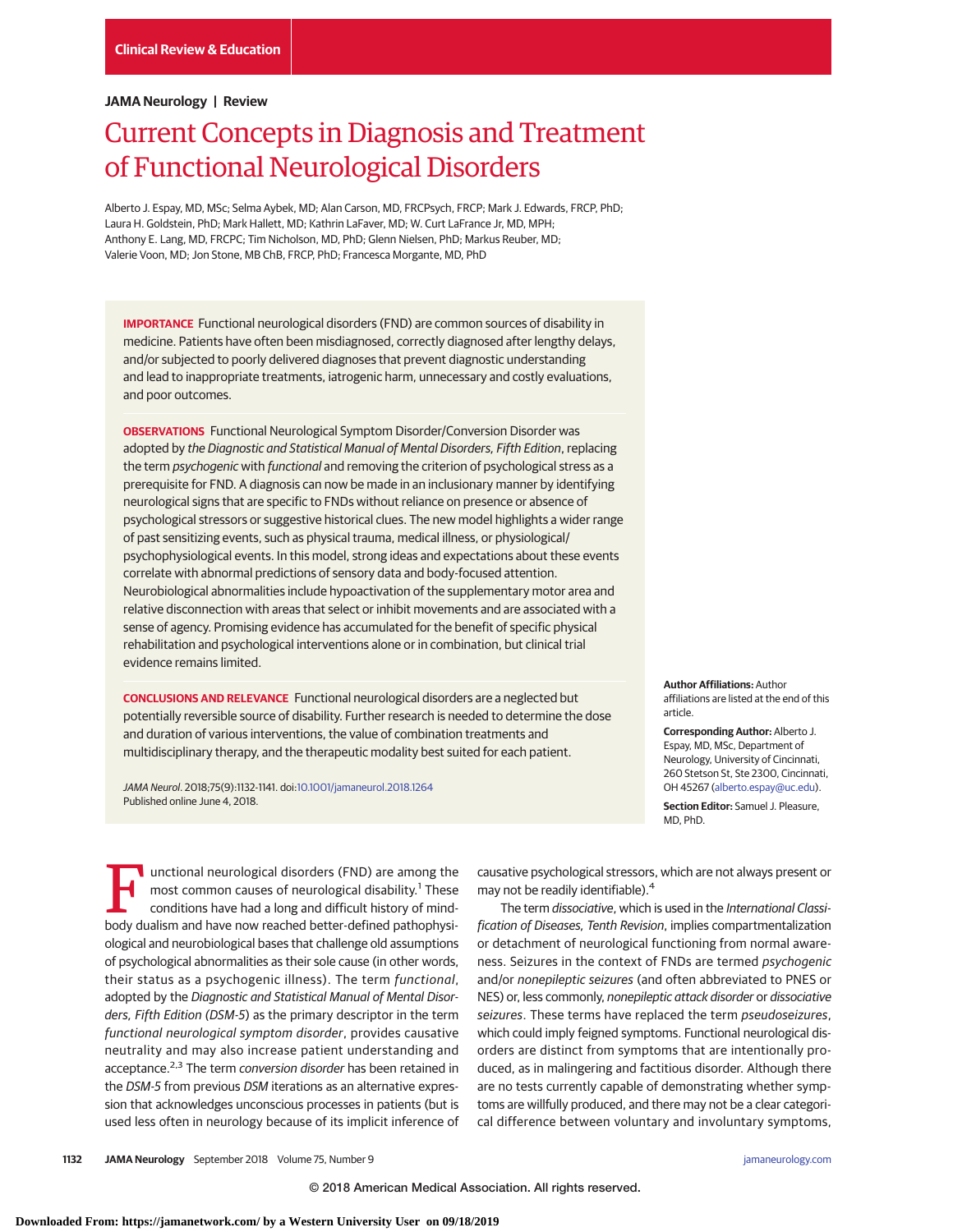intentionally produced symptoms are relatively rare and will not be considered further here.

# Epidemiology of FND

Functional neurological disorders have an incidence of 4 to 12 per 100 000 population per year (4 to 5 per 100 000 population per year for motor FND; 1.5 to 4.9 per 100 000 per year for video electroencephalography-confirmed cases of PNES)<sup>5-7</sup> and a prevalence of 50 per 100 000 population based on a community registry.<sup>1</sup> In a well-designed consecutive series of 3781 outpatients of neurology clinics, 5.4% had a primary diagnosis of FND, and 30% had symptoms that were described as only somewhat or not at all explained by disease.<sup>7</sup> Women are more frequently affected and are estimated to be 60% to 75% of the patient population, although specific presentations such as functionalmyoclonus or Parkinsonism appear to have similar or greater frequency in men.<sup>8</sup> A crucial concern has been fear of misdiagnosis. However, in a review of 27 studies of FND (with a total study population of 1466), the frequency of misdiagnosis was consistently low (4%) after a mean of 5 years of follow-up.<sup>9</sup> In a subsequent large, prospective cohort study of patients referred from primary care to specialized neurology clinicswith diagnoses that were not at all or only somewhat explained by what the authors termed organic disease, only 4 of 1030 patients (0.4%) had been revised to (or acquired) a recognized neurological diagnosis at 18 months of follow-up.<sup>10</sup> Thus, FNDs are common and can be accurately diagnosed by neurologists.

### Phenomenology and Diagnosis

Diagnosis by DSM-5 no longer requires identifying precipitating stressors, because these are not always found despite recent and historical stressors being more common in patients with FNDs than in healthy and clinical control participants.<sup>11</sup> Positive signs are essential in supporting a phenotype-based diagnosis that does not depend on excluding other disorders (Box 1 and Figure). However, it should be acknowledged that the specificity and sensitivity of these maneuvers may be biased by several factors, including lack of gold standards against which to compare them and unblinded assessments in most studies.<sup>12</sup>

### Motor FND

Suggestive clinical features include sudden onset, disappearance with distraction, increase with attention, and excessive fatigue or demonstration of effort. The diagnosis is based on ascertaining specific elements of the neurological examination demonstrating inconsistency (ie, changing patterns over time with susceptibility to distraction) and/or incongruence (ie, a clinical picture incompatible with known organically determined patterns).<sup>13</sup> Within this context, the examination can establish a positive rather than exclusionary diagnosis for disorders of movement (Box 1) and epileptiform disorders (Table 1).

Functional weakness is recognized by variability in severity over time and discordant performance between assessments, especially during the same examination. Functional weakness may be global or limited to one side of the body, mimicking a stroke. A pattern of giveway weakness may involve inability to rotate the head toward the paralyzed limb (with the atypical sternocleidomastoid muscle affected),<sup>14</sup> Hoover sign of the weak leg (Figure, A),<sup>15</sup> and drift without pronation of the weak arm (Figure, B).<sup>16</sup>

Functional tremor is characterized by variable frequency and a characteristicresponsetoexternallycuedrhythmicmovements (known as entrainment test). Functional parkinsonism manifests as excessive slowness without decrement and fatigue as well as variable resistance to passive manipulation (inconsistent rigidity), with normal speed for spontaneous movements.<sup>17</sup> Concurrent functional tremor may encourage the misdiagnosis of Parkinson disease. Functional dystonia manifests either in paroxysms or with fixed plantar flexion and inversion of the feet. Sudden onset and the presence of pain are common in functional (fixed) dystonia<sup>13</sup> and rare in organic dystonia with the exception of cervical dystonia.<sup>18</sup> Functional dystonia of the cranial region includes tonic contraction of themouth pulled to one side, unilateral or bilateral platysma contraction, jaw and tongue deviation (Figure, C), and, when involving eye closure, elevation of the contralateral rather than ipsilateral eyebrow.<sup>19,20</sup>

### FND With Sensory Manifestations

Positive but less reliable diagnostic features of functional somatosensory impairments include precise midline splitting of vibration sense across the single bones of the forehead or sternum and sharply demarcated sensory loss at the groin or shoulder.<sup>21</sup> Visual field testing may show a tubular (Figure, D) or missing half defect (a complete hemianopia on testing with both eyes open, contrasted with a normal visual field in the unaffected eye).<sup>22</sup>

Persistent perceptual postural dizziness (PPPD) is a new consensus term for functional dizziness, which emerged from previous concepts including phobic postural vertigo, visual vertigo, and chronic subjective dizziness. This condition is defined as persistent disequilibrium or nonspinning dizziness provoked by upright posture, active or passive motion, and exposure to moving visual stimuli or complex visual patterns. It is usually triggered by an episode of acute dizziness, such as vestibular neuronitis or panic attack. Symptoms persist because of failure of vestibular and brain readaptation. Secondary anxiety and functional gait disorder are common accompaniments.<sup>23</sup>

While pain is not part of DSM-5-defined FND, it is a common comorbidity, especially in the form of associated fibromyalgia, chronic spinal pain, complex regional pain syndrome, or migraine. As with sudden onset, pain is common in fixed dystonia but rare in organic dystonias apart from cervical dystonia.

### Axial FND

Functional axial disturbances include disorders of gait and posture.<sup>24,25</sup> Some gait patterns are frequently represented in patients with FNDs, such as excessive gait slowness, astasia-abasia, and knee buckling.<sup>24</sup> Excessive demonstration of effort during ambulation (also referred to as huffing and puffing sign) is poorly sensitive but highly specific for functional gait disorders.<sup>26</sup> Functional trunk postural abnormalities may manifest as myoclonic jerks affecting the trunk (often diagnosed as propriospinal myoclonus)<sup>27</sup> and more rarely as fixed forward–flexion of the thoracolumbar spine, which is also known as *camptocormia*.<sup>25</sup>

# Speech FND

Common functional speech disorders include dysfluency similar to stuttering, articulation deficits, visible demonstration of excessive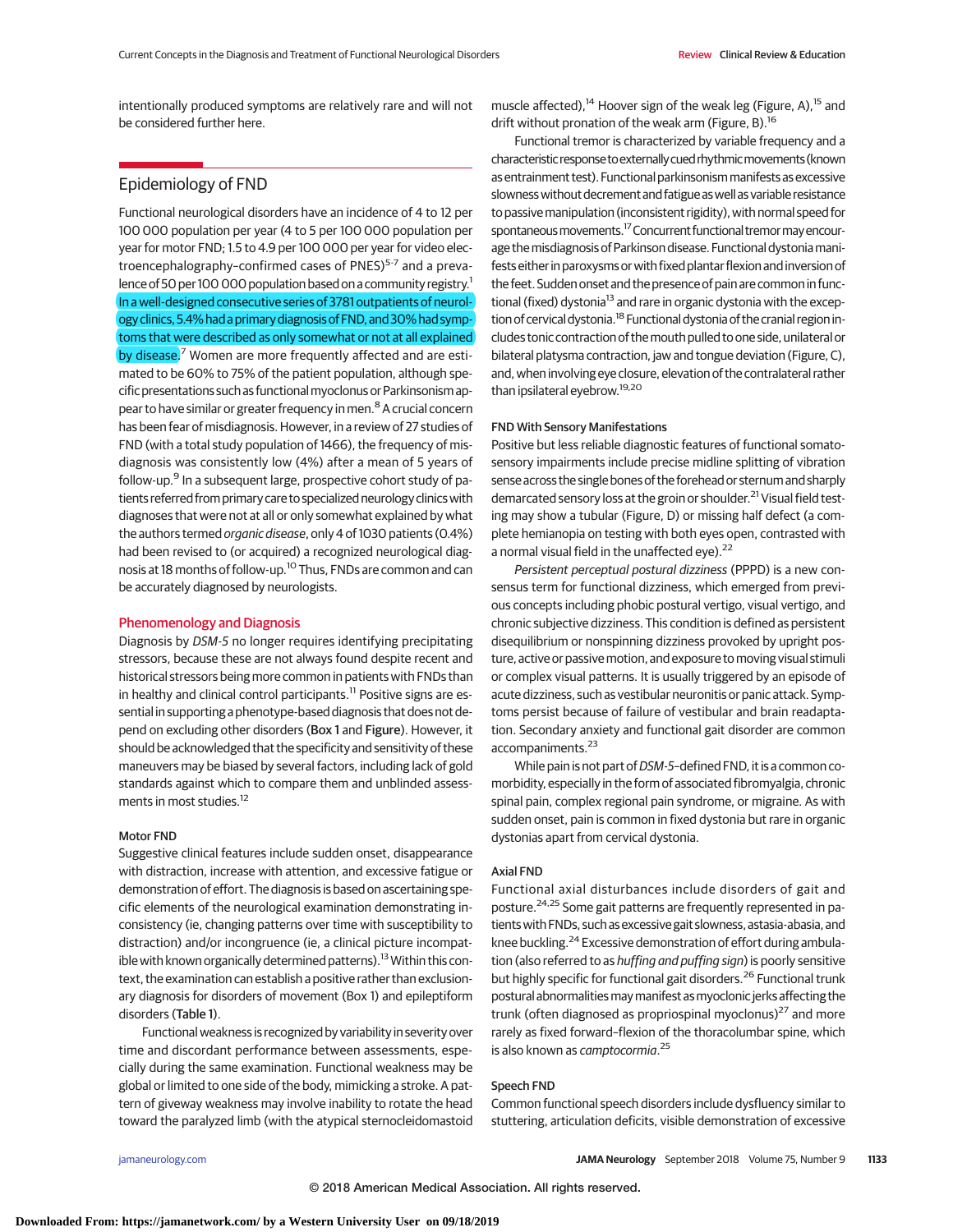# Box 1. Positive Signs in Categories of Functional Movement Disorders

### **Functional Poverty of Movement (Weakness and Slowness)** General Features

Extreme slowness and fatigue

Giveway weakness

Inconsistency in performance

Leg Weakness Hoover sign

Hip abductor sign<sup>a</sup>

Able to stand on toes or ankles despite weak plantarflexion or dorsiflexion on bed

### Arm Weakness

Drift without pronation

Finger abduction sign<sup>b</sup>

Able to remove objects from bag or put on clothes inconsistent with upper limb examination

### Parkinsonism

Lack of speed or amplitude decrement on repetitive tapping (sequence effect)

Variable resistance during passive manipulation (Gegenhalten)

### **Functional Excess of Movement**

Tremor Variability in frequency

Entrainment or full suppressibility<sup>c</sup>

Tonic coactivation of antagonistic muscles at tremor onset

Pause during contralateral ballistic movements

Whack-a-mole sign<sup>d</sup>

### Myoclonus

Entrainment or full suppressibility

Variability in duration and or distribution of jerks or of their latency (if stimulus sensitive)

Predominance of axial or facial jerks

Dystonia Fixed dystonia at onset Variable resistance to passive manipulation

effort, and prosodic abnormalities (including foreign accent), often with overlapping features.<sup>28</sup> Functional voice disorders include aphonia or dysphonia in which vocal cord or neurological pathology is absent or insufficient to account for the nature and severity of the voice disorder.

### Paroxysmal FND Including Seizures/Attacks

While most FNDs fluctuate in severity over time, some are strictly episodic. At one end of the spectrum, there are patients with paroxysmal akinesia, typically evaluated for cardiogenic syncope by cardiologists. Typical positive features include long-durationattackswith closed eyes.<sup>29</sup> At the other end of paroxysmal FNDs are a variety of paroxysmal hyperkinesias (eg, tremor, dystonia, and jerks) with no apparent alteration in awareness or convulsive events with falls and variable or complete impairment of consciousness (ie, PNES).<sup>30,31</sup> Helpful clinical clues distinguishing PNES from epileptic seizures are the long duration of shaking episodes (>3 minutes, placing patients

Lack of sensory trick Lack of overflow Face: tonic pulling of the lips or jaw to 1 side; closed eyelids resist retraction by examiner

**Tics** Not fully stereotypical Interference with speech or voluntary actions

Lack of premonitory urge

Inability to voluntarily suppress tics

### **Functional Axial Manifestations** Gait

Knee buckling

Dragging gait with forefoot in contact with ground

Excessive slowness or a gait similar to walking on ice

Posture Variability of positions over time

Inconsistent, uneconomic postures Balance

No or controlled falls despite excessive swaying when walking Swaying and imbalance lessened with dual tasks

Speech Effortful speech

Sudden onset of dysphonia, stuttering, or dysprosody

Foreign accent

<sup>a</sup> Hip abductor sign is weakness of hip abduction in a paretic leg that resolves with contralateral hip abduction against resistance in the normal leg.

- <sup>b</sup> Finger abduction sign is weakness of fingers abduction that resolves with contralateral finger abduction against resistance.
- <sup>c</sup> Entrainment or ceasing of tremor to externally cued rhythmic movement or an inability to copy movement.
- d Whack-a-mole sign is the emergence or worsening of an involuntary movement in a separate body part when the initially affected body part is suppressed by someone holding it down.

at risk of being mismanaged for status epilepticus), fluctuating course of seizures, asynchronous limb movements, pelvic thrusting, sideto-side head movements, closed eyes, ictal crying, and recall of ictal events (Table 1).<sup>32,33</sup> The co-occurrence of interictal functional symptoms (eg, functional tremor) is also supportive of the interpretation of the paroxysmal movements as a manifestation of an FND. Simultaneous recording of video and physiological parameters (eg, cortical,muscle, and cardiac electrical activity, or blood pressure and oxygenation) helps exclude recognized neurological ormedical conditions (such as epilepsy or syncope) to reach a documented or laboratory-supported level of diagnostic certainty for PNES.<sup>34</sup>

# Diagnostic Criteria

Diagnostic clinical criteria have been developed for PNES<sup>34</sup>and have high interrater reliability when using video electroencephalography,<sup>32</sup> serving to provide a laboratory-supported definite diagnosis for PNES. In contrast, diagnostic criteria for functional movement disorders $^{13,35}$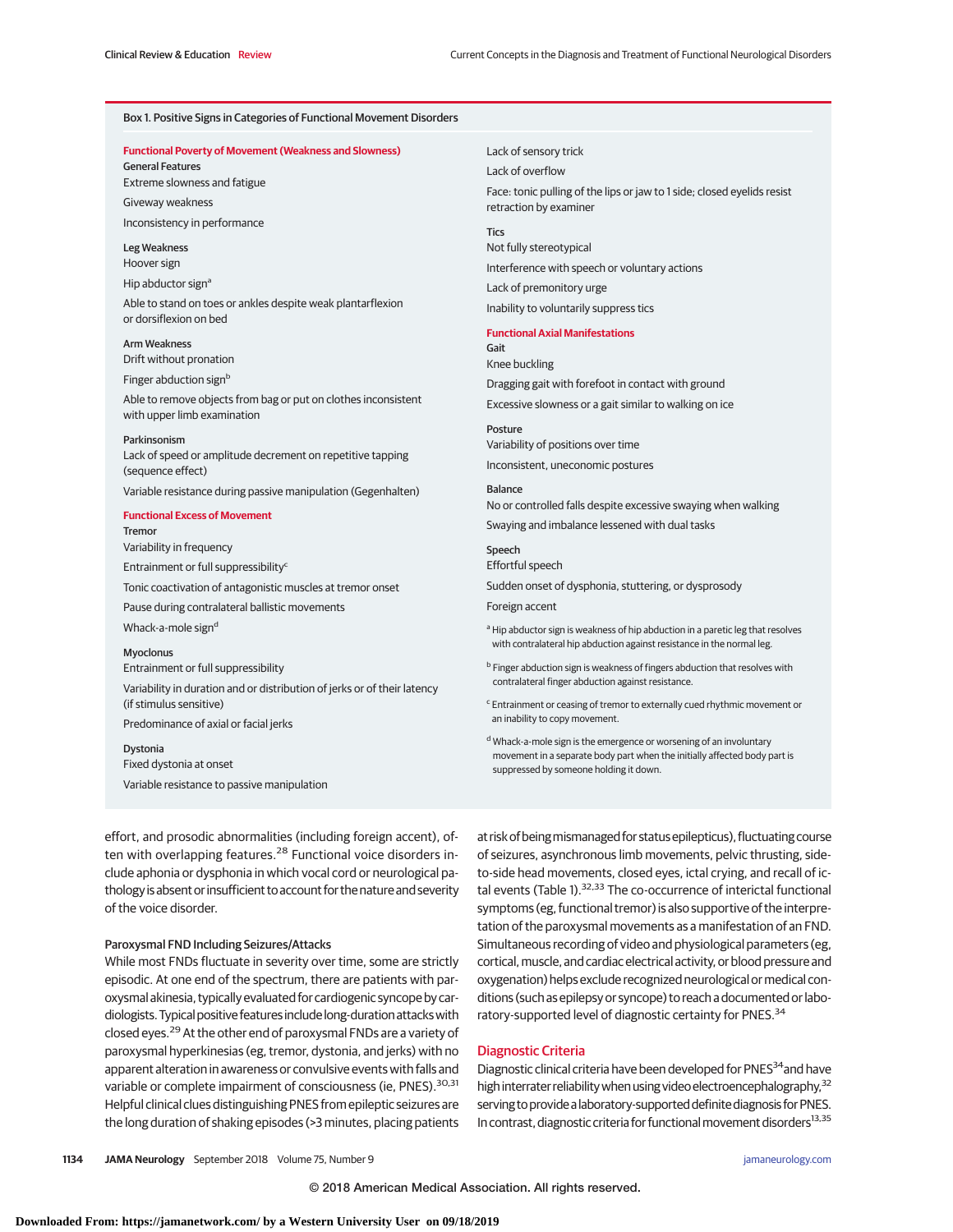### Figure. Clinical Signs in Selected Functional Neurological Disorders

### **A** Hoover sign in the weak leg



**B** Drift without pronation of the weak arm



Tonic contraction of the mouth with jaw and tongue deviation, **C** fixed posturing of hand, and fixed posturing of foot



**D** Tubular vision defect



A, Hoover sign in functional leg weakness is present if a weak hip extension is corrected when the patient flexes the contralateral hip against resistance. B, Drift without pronation sign in functional weakness is present when the affected outstretched arm, held in supination at the outset, fails to pronate when drifting. C, Fixed dystonia phenotypes expressed as fixed posturing of the jaw (unilateral deviation, often with ipsilateral platysma activation, resistant to passive manipulation), hand (with preservation of pincer function), and foot (ankle inversion with plantar flexion). D, Tubular vision in functional blindness is positive when the area of visual field defect remains unchanged despite moving away from the visual target

may have poor interrater reliability when applied to clinically uncertain movement disorders.<sup>36</sup> The Gupta-Lang criteria for functional movement disorders introduced a laboratory-supported, definite Table 1. Ictal Semiology in Nonepileptic vs Epileptic Seizures

| <b>Examination Features</b>                                           | <b>Common</b><br>in PNES.<br>Rare in ES | Common<br>in ES.<br><b>Rare in PNES</b> | May Be<br>Present<br>in Fither |  |  |  |  |  |  |
|-----------------------------------------------------------------------|-----------------------------------------|-----------------------------------------|--------------------------------|--|--|--|--|--|--|
| Eyelids and pupils                                                    |                                         |                                         |                                |  |  |  |  |  |  |
| Closed                                                                | Yes                                     | No                                      | No                             |  |  |  |  |  |  |
| Open                                                                  | N <sub>0</sub>                          | Yes                                     | No                             |  |  |  |  |  |  |
| Fluttering                                                            | N <sub>0</sub>                          | No                                      | Yes                            |  |  |  |  |  |  |
| Resistance to eyelid opening                                          | Yes                                     | No                                      | No                             |  |  |  |  |  |  |
| Absent light reflex                                                   | N <sub>0</sub>                          | Yes                                     | No                             |  |  |  |  |  |  |
| Preserved pupil reflex                                                | N <sub>o</sub>                          | No                                      | Yes                            |  |  |  |  |  |  |
| Eyes rolled up                                                        | N <sub>0</sub>                          | No                                      | Yes                            |  |  |  |  |  |  |
| General phenotype                                                     |                                         |                                         |                                |  |  |  |  |  |  |
| Duration longer than 2 min                                            | Yes                                     | No                                      | No                             |  |  |  |  |  |  |
| Opisthotonus                                                          | Yes                                     | No                                      | No                             |  |  |  |  |  |  |
| Asynchronous limb movements                                           | Yes                                     | No                                      | No                             |  |  |  |  |  |  |
| Side-to-side head shaking                                             | <b>Yes</b>                              | No                                      | No                             |  |  |  |  |  |  |
| Prolonged event with falling down<br>and lying still with eyes closed | Yes                                     | No                                      | No                             |  |  |  |  |  |  |
| Guttural cry at onset                                                 | N <sub>0</sub>                          | Yes                                     | No                             |  |  |  |  |  |  |
| Visible tonque bite                                                   | N <sub>0</sub>                          | Yes                                     | No                             |  |  |  |  |  |  |
| Synchronous limb movements                                            | N <sub>0</sub>                          | Yes                                     | No                             |  |  |  |  |  |  |
| Clonic jerking                                                        | N <sub>0</sub>                          | Yes                                     | No                             |  |  |  |  |  |  |
| Highly stereotyped movements <sup>a</sup>                             | N <sub>0</sub>                          | Yρς                                     | No                             |  |  |  |  |  |  |
| Self-injury                                                           | N <sub>0</sub>                          | No                                      | Yes                            |  |  |  |  |  |  |
| Urinary incontinence                                                  | N <sub>0</sub>                          | No                                      | Yes                            |  |  |  |  |  |  |
| Report of tonque biting                                               | N <sub>0</sub>                          | No                                      | Yes                            |  |  |  |  |  |  |
| Nocturnal seizures                                                    | N <sub>0</sub>                          | No                                      | Yes                            |  |  |  |  |  |  |
| Postictal behaviors                                                   | Yes                                     | No                                      | No                             |  |  |  |  |  |  |
| Rapid reorientation                                                   | Yes                                     | No                                      | No                             |  |  |  |  |  |  |
| Prolonged atonia                                                      | Yes                                     | No                                      | No                             |  |  |  |  |  |  |
| Whispering                                                            | Yes                                     | No                                      | No                             |  |  |  |  |  |  |
| Crying                                                                | Yes                                     | N <sub>0</sub>                          | No                             |  |  |  |  |  |  |
| Slow reorientation                                                    | N <sub>0</sub>                          | Yes                                     | No                             |  |  |  |  |  |  |
| Stertorous breathing                                                  | N <sub>0</sub>                          | Yes                                     | No                             |  |  |  |  |  |  |
| Impaired communication                                                | N <sub>0</sub>                          | No                                      | Yes                            |  |  |  |  |  |  |

Abbreviations: ES, epileptic seizures; PNES, psychogenic nonepileptic seizures. <sup>a</sup> In patients with PNES, events can be stereotypical in up to one-third of patients, even if the collective range of events is wider in this population.

diagnostic category based on electrophysiological findings in functional myoclonus (which uses electromyography [EMG] and electroencephalography back-averaging for assessment of premovement potential, or Bereitschaftspotential) and functional tremor (surface EMG to document, among other features, entrainment, which is also termed coherence, and coactivation signs).<sup>35</sup> Probable and possible diagnostic categories for functionalmovement disorders are unhelpful, because they force clinicians to apply an exclusionary approach to the diagnosis by requiring investigations to exclude other disorders; a definite category permits an inclusionary examination–based diagnosis, with separate investigations only in selected cases for laboratory-supported confirmation.

# Pathophysiology

# Psychological Perspectives

The traditional model has been that of conversion, where psychological distress is converted into a physical symptom. The idea has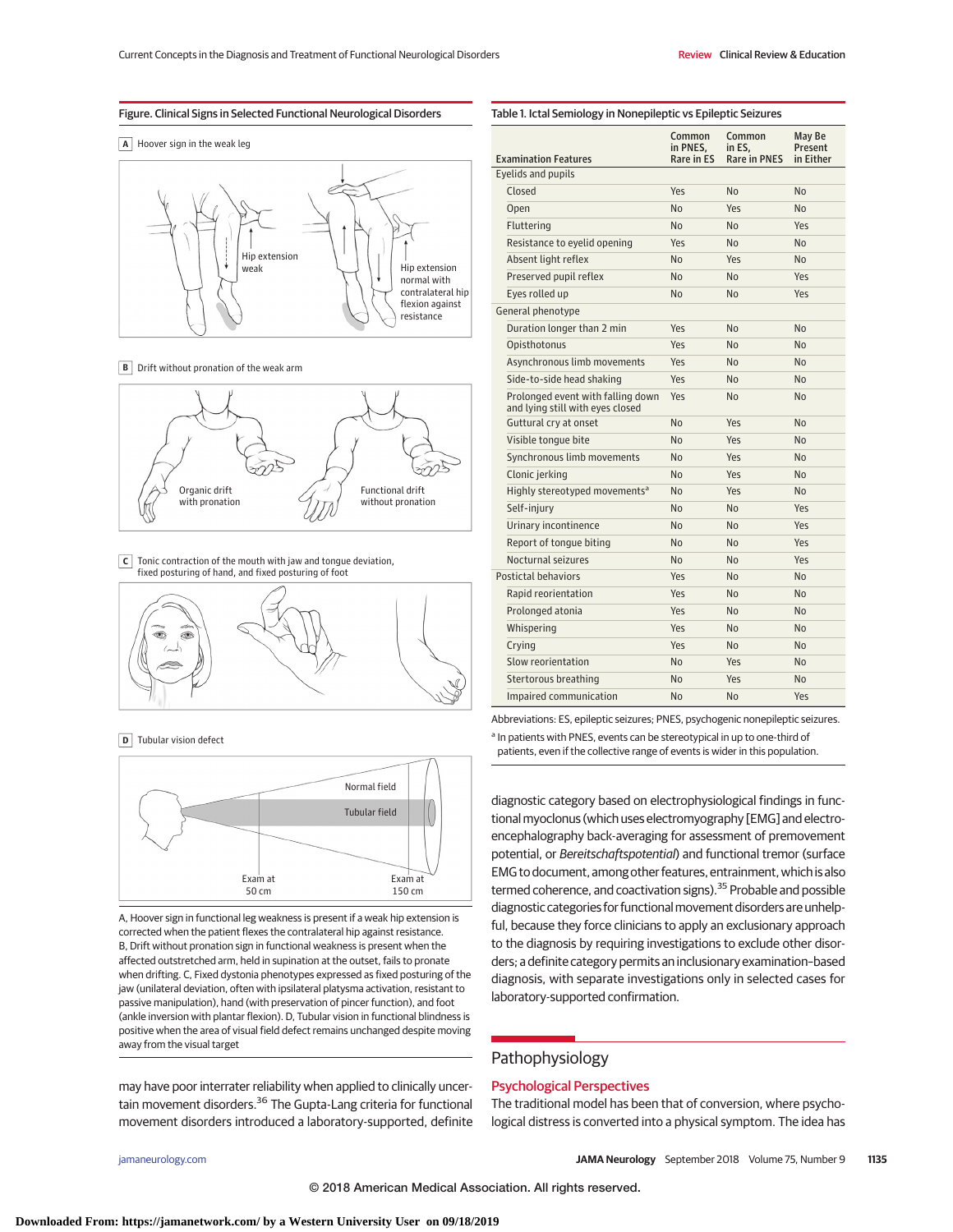existed for centuries, and Briquet provided experimental evidence<sup>37</sup> that prior experiences of abuse increased the risk of l'hysterie. Freud changed the focus from events to thoughts and suggested that unacceptable, usually sexual, drives were repressed from conscious awareness with the resulting psychic energy converted into physical symptoms.<sup>38</sup> Contemporary psychodynamic models emphasize that a symptommay either suppress an emotion or serve to resolve dilemmas, support important interpersonal relationships, or escape interpersonal conflicts.<sup>39</sup>

While aversive experiences may increase the risk of FNDs, these cannot fully account for their development given several limitations: (1) the current lack of an explanation of the neurophysiologicmechanism of conversion, (2) the fact that similar exposures create different symptoms in different patients, (3) the long latency between exposure and FND onset in some patients (termed the why now? dilemma), and (4) absence of aversive events in many patients, although this may be a factor of how carefully the history is taken<sup>40</sup> or how comfortable the patient is about disclosing sensitive information in brief or limited medical encounters. Suggested answers to the why now? question include the sensitizing effect of recent events, such as trauma, medical illness, or physiological or psychophysiological events, which can form robust somatosensory experiences embedded into strong ideas and expectations about these events.<sup>41</sup>

Attentional dysregulation is a major feature in FNDs. General hierarchical information flow in the nervous system is based on the integration between bottom-up sensory information and topdown predictions about the nature of the expected sensory information. Differential weighting of the 2 streams of information leads to abnormal predictions about sensory data with abnormal bodyfocused attention driving abnormal perceptions or movements.<sup>42</sup> Electrophysiological and psychophysical studies have provided additional support for the predictions of this model.<sup>42,43</sup> The role of attention is also underscored by the suppression of symptoms with distraction, a core diagnostic feature in FNDs.<sup>44</sup> Used in reverse, the practice of deflecting attention away from the affected area has provided a basis for novel physiotherapies.<sup>45,46</sup>

More recent psychological theories have focused more on how FND symptoms are produced rather than why they may develop. These theories have been elaborated for FNDs in general, as well as for PNES.<sup>42,47</sup> The integrative cognitive model for PNES proposes that factors such as inherent responses to emotions, ideas about illness, and illness models contribute to the formation of a symptom scaffold which, especially in the context of deficient inhibition, may be activated by arousal or internal or external stimuli perceived as threatening.<sup>47</sup> These models explain why the manifestations of FNDs conform to factually incorrect beliefs of what symptoms should look like and how the nervous system might go wrong.<sup>48</sup> One example is a tubular visual field, which is incompatible with the laws of optics. This also explains why functional symptoms may be internally inconsistent, such as the walking on ice gait, where the patient's expression of imbalance is manifested by a lurching, oscillating axial deviation on a narrow base, inconsistent with truly impaired balance function. These symptoms may be further facilitated by illness awareness, health anxiety, and excessive threat vigilance (a recognized sequelae of abusive experiences).<sup>49</sup> Regardless of the initiating mechanism, once the functional symptoms are formed, phobic avoidance, affective disorders, and, in time, brain plasticity may be perpetuating features.<sup>50</sup>

### Neurobiological Perspectives

Functional neuroimaging has elucidated dysfunction in FNDs at the level of brain network activity, connectivity, and specific anatomic areas of altered metabolic demand during tasks. Early research found differences between feigned and functional weakness.<sup>51</sup> In feigned weakness, no activation was seen when participants were given the command to move. In the functional variant, normal activation within areas associated with movement preparation was accompanied by activation within the prefrontal cortex that would be unexpected during voluntary movement activation. In patients with functional tremor, dystonia, or gait abnormalities, there was hypoactivation of the supplementary motor area, a key structure involved in action selection and movement preparation, and abnormal connectivity between the supplementary motor area and limbic areas.<sup>52</sup> These abnormalities, activated via negative emotional stimuli, may be associated with abnormally increased activation in areas involved in emotion recognition and self-awareness (primarily the amygdalae and cingulate gyrus<sup>53</sup>) and in networks related to emotion processing and theory of mind (ability to represent mental states to understand others' intentions and predict future intentional social interaction).<sup>54</sup> In patients with PNES, resting-state functional magnetic resonance imaging has shown strong functional connectivity between areas involved in emotion (insula), executive control (inferior frontal gyrus and parietal cortex), and movement (precentral sulcus).<sup>55</sup>

A deficit in the sense of agency for movements is an appealing explanation for how movements that appear voluntary in nature (because they are altered by distraction) are experienced as involuntary. Because of the relative disconnection between supplementary motor area and areas that would usually select or inhibit movement (eg, prefrontal cortex), movements occur without a normal feeling of sense of agency. Further supporting the role of impaired agency, a study of patients with functional tremor who acted as their own control participant by also voluntarily mimicking their tremor, there was hypoactivation of the temporoparietal junction, an area associated with the sense of agency for movements.<sup>56</sup>

### An Integrated Perspective

Ultimately, we need a model that integrates these neurobiological and psychological perspectives into a biopsychosocial framework. This framework should include predisposing, precipitating, and perpetuating factors involving genetics, neural networks, temperament, cognition, emotion, and environmental influences.<sup>57</sup>

# **Treatment**

Treatment of FNDs is a process that startswithexplaining the diagnosis in a way that helps the patient understand and gain confidence in it. This in turn enhances the odds of adherence to and success from therapeuticstrategies.Although randomizedclinical trialevidenceislimited, promising data are emerging from cohort and pilot randomized studies to support specific treatments (Table 2). How best to select patients for specific treatments and predictors of response are important knowledge gaps, but certain general principles are known to apply (Box 2).

### Delivery of Diagnosis

A critical first step in increasing favorable outcomes is the discussion of the diagnosis with the patient, encompassing these critical points: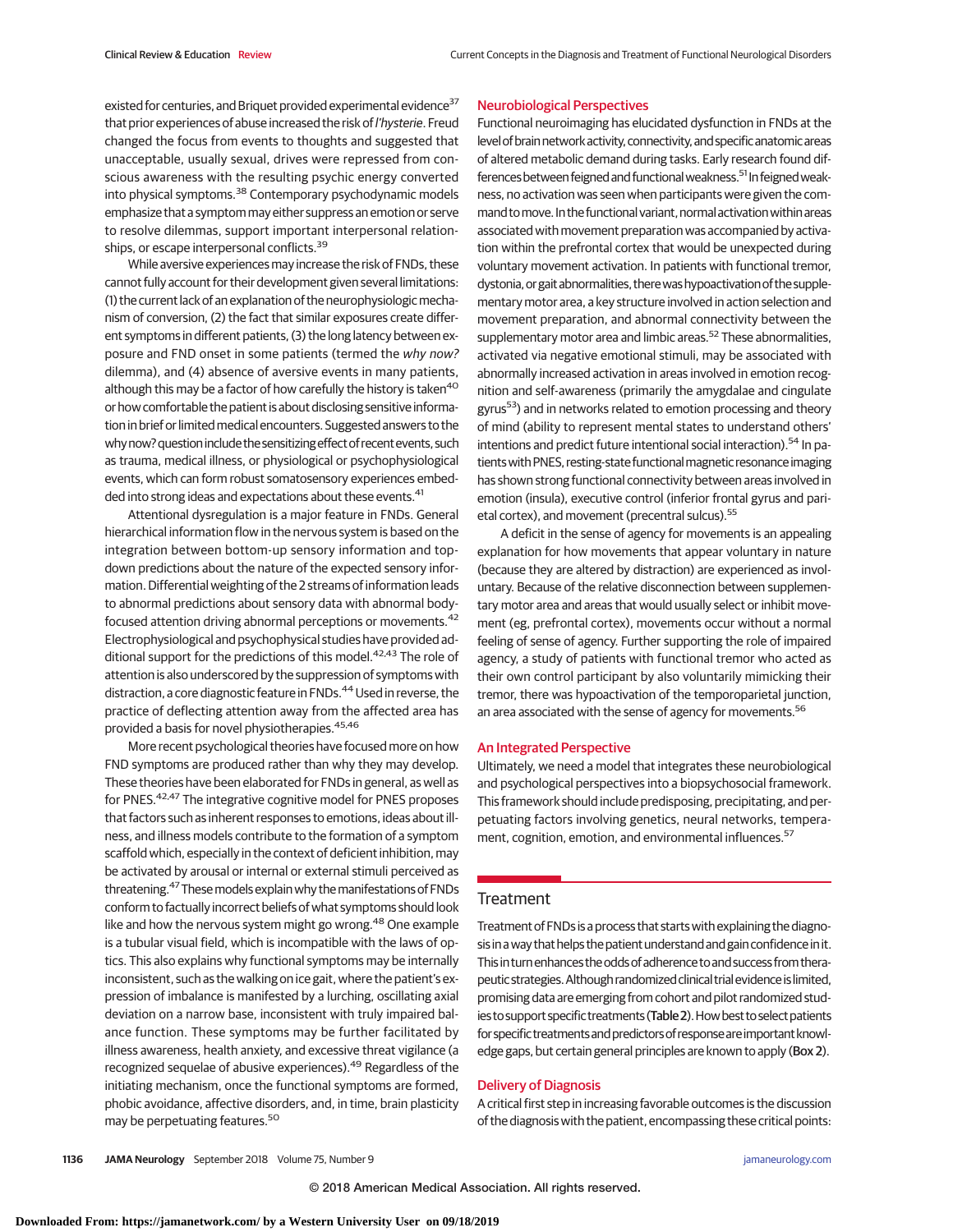| Table 2. Randomized Clinical Trials of Therapeutic Interventions for Functional Neurological Disorders <sup>a</sup> |                                            |                                                                                                                                                                           |                                                                                                                              |                                                                            |                                  |                                                                                                                                                                                                                                                                                                               |  |
|---------------------------------------------------------------------------------------------------------------------|--------------------------------------------|---------------------------------------------------------------------------------------------------------------------------------------------------------------------------|------------------------------------------------------------------------------------------------------------------------------|----------------------------------------------------------------------------|----------------------------------|---------------------------------------------------------------------------------------------------------------------------------------------------------------------------------------------------------------------------------------------------------------------------------------------------------------|--|
| <b>Source</b>                                                                                                       | <b>FND</b><br><b>Type</b>                  | Active<br><b>Interventions</b>                                                                                                                                            | Control<br><b>Treatment</b>                                                                                                  | <b>Active Arm</b><br><b>Sample Size</b>                                    | Control<br>Sample<br><b>Size</b> | <b>Main Result</b>                                                                                                                                                                                                                                                                                            |  |
| Goldstein<br>et al, $58$<br>2010                                                                                    | <b>PNES</b>                                | 12 Sessions of CBT<br>modified for PNES,<br>plus SMC                                                                                                                      | SMC <sup>b</sup> alone                                                                                                       | 33                                                                         | 33                               | The active arm had lower PNES frequency<br>at end of treatment; differences were<br>nonsignificant at 6 mo and with respect<br>to 3-mo seizure freedom.                                                                                                                                                       |  |
| LaFrance<br>et al, $59$<br>2014                                                                                     | <b>PNES</b>                                | 12 CBT-informed sessions<br>of psychotherapy alone;<br>12 CBT-informed sessions<br>of psychotherapy and<br>flexible-dose sertraline;<br>Flexible-dose sertraline<br>alone | SMC <sup>b</sup> alone                                                                                                       | Psychotherapy: 9;<br>Psychotherapy and<br>sertraline: 10;<br>Sertraline: 9 | 10                               | The psychotherapy group had 51.4%<br>lower PNES frequency; the psychotherapy<br>and sertraline group had 59.3% lower<br>PNES frequency; those receiving<br>sertraline only had a nonsignificant<br>finding of 26.5% lower PNES; and the<br>control group had a nonsignificant<br>finding of 33.8% lower PNES. |  |
| Nielsen<br>et al, $45$<br>2017                                                                                      | Functional<br>motor<br>disorder            | Specialized physical<br>therapy for functional<br>motor disorder (5-d<br>outpatient program) <sup>60</sup>                                                                | Generic<br>neurophysiotherapy                                                                                                | 30                                                                         | 30                               | The active arm had 72% rated symptoms<br>improvement at 6 mo and SF-36 physical<br>function adjusted mean difference of<br>19.8 (vs the control group). In the<br>control arm, rated symptoms improved<br>18% at 6 mo.                                                                                        |  |
| Jordbru<br>et al, $61$<br>2014                                                                                      | Functional<br>motor<br>disorder            | Inpatient adapted<br>physical therapy                                                                                                                                     | Delayed start design                                                                                                         | 30                                                                         | 30                               | The active arm had a mean difference on<br>functional independence measure 8.4<br>points greater than control arm (scale<br>18-125; sustained at $1 y$ ).                                                                                                                                                     |  |
| Moene<br>et al, $62$<br>2002                                                                                        | Functional<br>motor<br>disorder            | Eight 1-h sessions of<br>manualized hypnosis,<br>plus inpatient group<br>psychotherapy and other<br>multidisciplinary<br>team input                                       | 8 Nonspecific 1-h<br>therapy sessions,<br>plus inpatient group<br>psychotherapy and<br>other multidisciplinary<br>team input | 24                                                                         | 21                               | The study found overall improvement<br>in all outcome measures in both groups.<br>No additional effect on outcome in the<br>active arm.                                                                                                                                                                       |  |
| Moene<br>et al, $63$<br>2003                                                                                        | Functional<br>motor<br>disorder            | Outpatient manualized<br>hypnosis (10 sessions<br>over 3 mo)                                                                                                              | Waiting list                                                                                                                 | 20                                                                         | 25                               | There was a greater improvement on<br>Video Rating Scale for Motor Conversion<br>Symptoms in the active arm.                                                                                                                                                                                                  |  |
| Dallocchio<br>et al, $64$<br>2016                                                                                   | Functional<br>motor<br>disorder            | CBT, plus adjunctive<br>physical activity;<br>CBT alone                                                                                                                   | <b>SMC</b> b                                                                                                                 | CBT and activity: 15;<br>CBT alone: 14                                     | 8                                | In both active arms, there was significant<br>Psychogenic Movement Disorder Rating<br>Scale improvement; no differences were<br>observed between active groups,<br>and no improvement in the control arm.                                                                                                     |  |
| Sharpe<br>et al, $65$<br>2011                                                                                       | Mixed<br><b>FND</b>                        | CBT-based quided<br>self-help in 4 30-min<br>sessions, plus SMC <sup>b</sup>                                                                                              | SMC <sup>b</sup>                                                                                                             | 64                                                                         | 63                               | The active arm had greater improvement<br>on self-rated 5-point CGI at 3 mo than<br>the control group.                                                                                                                                                                                                        |  |
| Hubschmid<br>et al, $66$<br>2015                                                                                    | Functional<br>motor<br>disorder<br>or PNES | 4-6 Sessions of<br>interdisciplinary<br>psychotherapeutic<br>intervention, plus<br>2 sessions with a<br>neurologist and<br>psychiatrist                                   | SMC <sup>b</sup>                                                                                                             | 11                                                                         | 12                               | The active arm had greater improvement<br>on SDQ-20, CGI, mental health scores on<br>SF-36, and depression at 12 mo than the<br>control group.                                                                                                                                                                |  |

Abbreviations: CBT, cognitive behavioral therapy; CGI, Clinical Global Impression Scale; FND, functional neurological disorders; PNES, psychogenic nonepileptic seizures; SDQ-20, 20-item somatoform dissociation questionnaire; SF-36, 36-item short form health survey;

SMC, standard psychiatric/medical care.

is no one-size-fits-all approach.

Psychological Treatments of FND

a All included studies had total sample sizes of 20 or more participants.

disease). <sup>68,69</sup> A properly explained diagnosis should not alienate patients from requesting a reevaluation if they develop new symptoms. This also mandates a mature response from health care professionals, who should not be dismissive (ie, not all manifestations are solely because of a patient's FND). Treatment options for FNDs need to reflect the diversity of symptom phenotypes as well as the heterogeneity and comorbidity within the patient population; there

Psychological interventions have traditionally been considered the treatment of choice. Studies of psychological therapies have been undertaken in subpopulations with FNDs, with particularly promising results for disorder-adapted cognitive behavioral therapy for PNES and functional movement disorders, and for multimodal cognitive behavioral–informed psychotherapy for PNES, as well as cognitive behavioral therapy–oriented self-management and interdisciplinary psychodynamic interpersonal therapy for a wider range of

**b** Standard psychiatric/medical care differed between studies.

(1) there is an established diagnosis; (2) in most cases, the diagnosis can be made definitively with a neurological examination, rather than as a diagnosis of exclusion; and (3) the disorder is potentially reversible with treatment. The effectiveness of the diagnostic delivery can be helped by disclosing to patients how the diagnosis was made, including the specific features on examination that make it clinically definite, when such level of certainty can be achieved (eg, demonstration of the Hoover sign or tremor entrainment).<sup>67</sup> Success in this step ensures that the patient leaves with (1) a validation of the neurological symptoms and/or disability, (2) confidence in the diagnosis, preventing the need to seek alternativemedical opinions, (3) a sense of partnership with the neurologist, and (4) an understanding of the rationale for tailored multidisciplinary management, which may include psychological interventions.

## Functional Overlay

It is important to note the possibility of other concurrent or future medical comorbidities (eg, comorbid epilepsy or Parkinson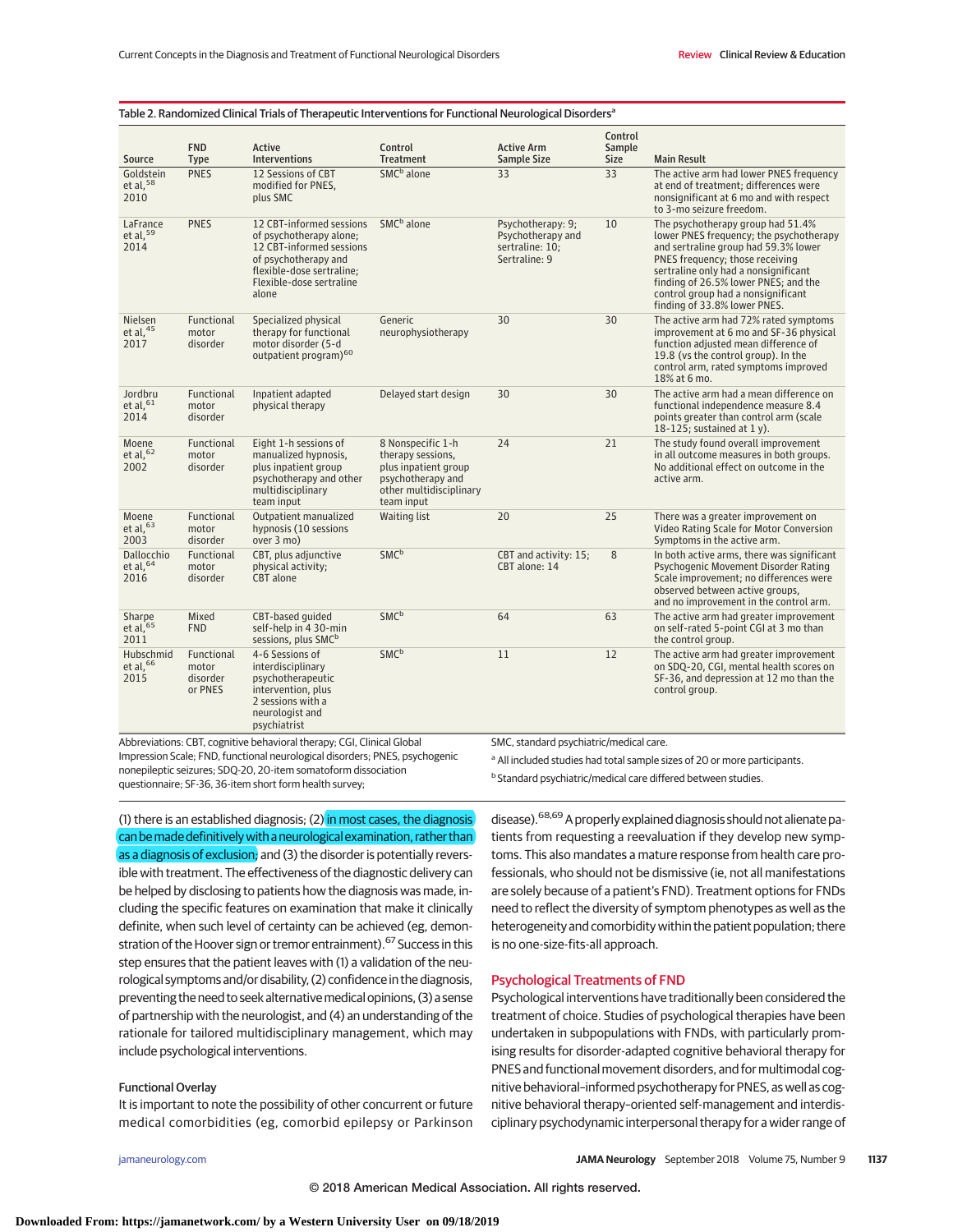Box 2. General Treatment Principles of Therapy for Functional Neurological Disorders

#### **General Principles**

Diagnosis should be established prior to starting therapy and clearly communicated to the patient within a biopsychosocial framework.

Encourage transparency, especially regarding positive diagnostic features.

Explore and address unhelpful illness beliefs and behaviors.

Ensure that the patient understands potential for reversibility and is motivated to change.

Foster independence and self-management during treatment. Involve the family and caregivers in treatment.

### **Functional Movement Disorder–Specific Principles**

Establish the treatment goal of relearning normal motor control.

Motor retraining begins by establishing elementary movements (eg, weight-shifting) and consecutively adding more complex movements.

Visual feedback during motor relearning from mirrors and video can be helpful.

Emphasis is placed on the quality of movement instead of the quantity.

Avoid excessive attention to abnormal movements.

Treatment adjuncts may enhance movement relearning: treadmill training, electrical stimulation, electromyography biofeedback, and transcranial magnetic stimulation.

## **Nonepileptic Seizure–Specific Principles**

Learn techniques to avert episodes, if there are warning symptoms.

Foster cognitive awareness of triggers when these are present.

Develop a self-management and relapse plan.

Learn to challenge safety or avoidance behaviors around episodes.

FNDs (Table 2).<sup>58,59,62-66</sup> Cognitive behavioral therapy is a structured, time-limited therapy that helps patients identify how thinking affects emotional states or specific behaviors. Cognitive behavioral therapy and other psychotherapies (designed for PNES) include components such as education, skills in gaining control of seizures, recognizing triggers, changing cognitions and behaviors associated with seizures, and widening therapy to other aspects of interpersonal functioning.

# Physical Treatment of FND

Recently, a greater role for physical therapy has been recognized when motor symptoms predominate (Table 2).<sup>45,61,70,71</sup> However, while many such studies focus on the physical treatment of FNDs, most successful programs incorporate psychotherapeutic modalities (eg, cognitive behavioral, psychoeducation, stress reduction techniques), underscoring the importance of addressing the brain and behavioral elements. Motor rehabilitation strategies aim to help the patient to establish normal control of movement through physiotherapy, occupational therapy or speech therapy, informed by an understanding of FNDs (Box).

Motor retraining begins with establishing basic movement patterns (eg, weight-shifting), and the complexity of movement is sequentially increased toward normal movement patterns. The focus lies on function and automatic movement (eg, walking) rather than specific impairments (eg, weakness) and controlled movement, such as strengthening exercises. Reduced symptom severity with distraction can be used as part of motor retraining by redirecting the patient's focus of attention toward the goal of the movement (eg, transferring from bed to chair) and away from the individual components of the movement (eg, knee extension). Encouraging movements that are initiated more automatically, such as rhythmical weight-shifting, or novel movement, such as walking backward, can trigger normal movement patterns. Unhelpful cognitions (eg, thinking "my nerves are damaged") and behaviors (eg, acting as though moving could cause more damage) should be addressed as part of the treatment to integrate important aspects of psychological treatment.<sup>60</sup> Chronic pain and fatigue are common comorbidities in FNDs and, when these are present, patients may benefit from specific interventions to address these issues, and treatment approach may need to be adapted (eg, lower intensity or domiciliary treatment). Outpatient interventions with a physical or neurorehabilitation focus may be beneficial for patients with less severe symptoms, and treatment success can sometimes be achieved in short periods.45,61,70

### Other Treatments

Comorbid depression and anxiety as well as pain may be treated pharmacologically. However, treatments directed at symptoms (eg, antitremor medications) are not appropriate. Furthermore, favorable responses to any pharmacological treatment can occur because of positive effects on mood, coexisting disease, or placebo response. Multidisciplinary treatment for severely affected patients has shown promise in single-center studies. Many nonpharmacological interventions have been used in single cases or small case-series, as ancillary treatments for FNDs. These include transcutaneous electrical stimulation, transcranial magnetic stimulation, and therapeutic sedation with propofol.<sup>72</sup> The mechanism of action of central and peripheral neuromodulation treatments is uncertain, although this is likely to be mediated by a cognitive-behavioral effect rather than by a modification of cortical excitability.<sup>73</sup>

# Prognosis

Partly because of underrecognition or poorly delivered FND diagnoses and a lack of availability of knowledgeable therapists, the prognosis of FND remains collectively poor, with disability persisting or even worsening over time. Many patients with good understanding and acceptance of the diagnosis continue to have severe symptoms despite treatment. Ongoing or anticipated litigation or disability proceedings may act as conflicts of interest, affecting the likelihood of success in some patients. Consistent negative predictors include long duration of symptoms (with accrual of severe disability and secondary gain) before diagnosis and personality disorders, whereas good outcomes are associated with young age and early diagnosis.<sup>72,74</sup> Even in unfavorable scenarios, treatment of comorbidities and limitation of iatrogenic harm are important management strategies, which can be accomplished if the diagnosis is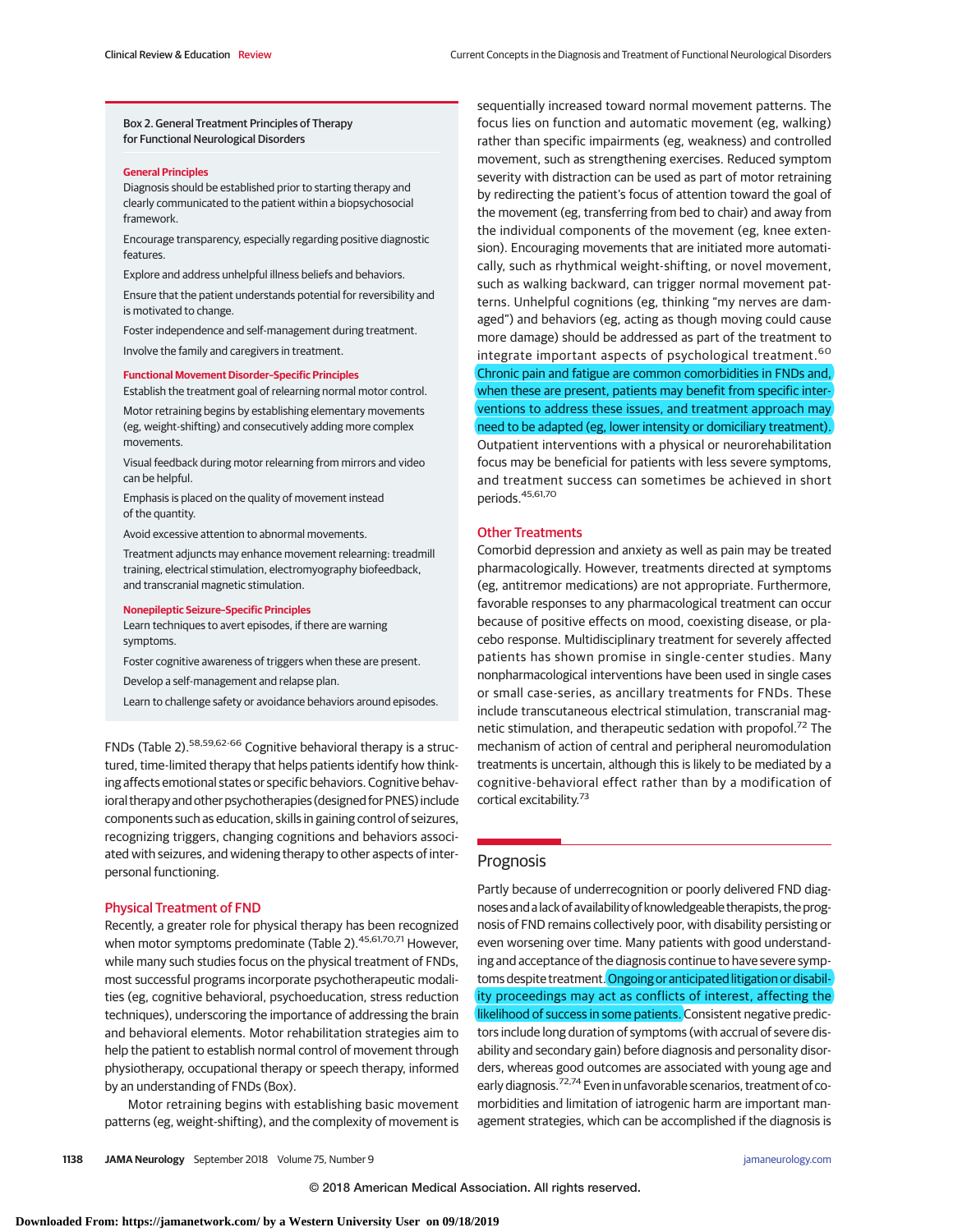accurately conveyed to the referring physicianand the patient's other health care clinicians. There are currently no established clinical factors or ancillary testing to guide which patients may benefit from which treatment modalities and over what period.

# **Conclusions**

Functional neurological disorders are common and disabling but potentially reversible. A positive or inclusionary diagnosis can be made

### ARTICLE INFORMATION

**Accepted for Publication:** March 19, 2018.

### **Published Online:** June 4, 2018. doi[:10.1001/jamaneurol.2018.1264](https://jama.jamanetwork.com/article.aspx?doi=10.1001/jamaneurol.2018.1264&utm_campaign=articlePDF%26utm_medium=articlePDFlink%26utm_source=articlePDF%26utm_content=jamaneurol.2018.1264)

**Author Affiliations:** University of Cincinnati Gardner Neuroscience Institute, Gardner Family Center for Parkinson's Disease and Movement Disorders, Department of Neurology, University of Cincinnati, Cincinnati, Ohio. (Espay); Department of Neurology, University Hospital Inselspital, Bern, Switzerland (Aybek); Neuropsychiatry, Centre for Clinical Brain Studies, University of Edinburgh, Edinburgh, United Kingdom (Carson); Motor Control and Movement Disorders Group, Institute of Molecular and Clinical Sciences, St George's University of London, London, United Kingdom (Edwards, Nielsen, Morgante); Department of Psychology, Institute of Psychiatry, Psychology and Neuroscience, King's College London, London, United Kingdom (Goldstein); Human Motor Control Section, National Institute of Neurological Disorders and Stroke, National Institutes of Health, Bethesda, Maryland (Hallett); Department of Neurology, University of Louisville, Louisville, Kentucky (LaFaver); Department of Psychiatry, Alpert Medical School of Brown University, Providence, Rhode Island (LaFrance); Department of Neurology, Alpert Medical School of Brown University, Providence, Rhode Island (LaFrance); Morton and Gloria Shulman Movement Disorders Centre, Toronto Western Hospital and Edmond J. Safra Program in Parkinson Disease, University of Toronto, Toronto, Ontario, Canada (Lang); Section of Cognitive Neuropsychiatry, Department of Psychosis Studies, Institute of Psychiatry, Psychology and Neuroscience, King's College London, London, United Kingdom (Nicholson); Academic Neurology Unit, University of Sheffield, Royal Hallamshire Hospital, Sheffield, United Kingdom (Reuber); Department of Psychiatry, University of Cambridge, Cambridge, United Kingdom (Voon); Centre for Clinical Brain Sciences, University of Edinburgh, Western General Hospital, Edinburgh, United Kingdom. (Stone); Department of Clinical and Experimental Medicine, University of Messina, Messina, Italy (Morgante).

**Author Contributions:** Dr Espay had full access to all of the data in the study and takes responsibility for the integrity of the data and the accuracy of the data analysis.

Study concept and design: Espay, Carson, Edwards, Goldstein, LaFaver, LaFrance, Jr, Nicholson, Nielsen, Reuber, Voon, Stone, Morgante. Acquisition, analysis, or interpretation of data: Espay, Aybek, Edwards, Hallett, Lang, Reuber.

Drafting of the manuscript: Espay, Aybek, Carson, Edwards, Goldstein, Hallett, LaFaver, LaFrance, Jr, Nicholson, Nielsen, Reuber, Voon, Stone, Morgante.

Critical revision of the manuscript for important intellectual content: Aybek, Edwards, Goldstein, Hallett, LaFaver, LaFrance, Jr, Lang, Nielsen, Reuber, Voon, Stone, Morgante. Administrative, technical, or material support: Nicholson.

Study supervision: LaFrance, Jr, Lang, Stone, Morgante.

**Conflict of Interest Disclosures:** Dr Espay is supported by the National Institutes of Health and has received grant support from CleveMed/Great Lakes Neurotechnologies, Davis Phinney Foundation, and the Michael J Fox Foundation; personal compensation as a consultant or scientific advisory board member for Solvay, Abbott, Chelsea Therapeutics, TEVA, Impax, Merz, Lundbeck, and Eli Lilly; honoraria from TEVA, UCB, the American Academy of Neurology, and the Movement Disorders Society; and publishing royalties from Lippincott Williams & Wilkins, Cambridge University Press, and Springer. Dr Aybek is supported by a Swiss National Foundation Ambizione Grant (grant PZ00P3-147997). Dr Carson acknowledges submitting paid testimony in court actions on a range of neuropsychiatric topics and receiving payment as editor of Journal Neurology, Neurosurgery, and Psychiatry and royalties from BMJ press and Elsevier for books. Dr Edwards has received research funding from the Medical Research Council, National Institute for Health Research, and the Guarantors of Brain; honoraria from Merz Pharma, TEVA, and UCB; and publishing royalties from Oxford University Press. Dr Goldstein has received research funding from the National Institute of Health Research and publishing royalties from Wiley and Routledge. Dr Hallett serves as Chair of the Medical Advisory Board for and may receive honoraria and funding for travel from the Neurotoxin Institute. He might accrue revenue on US patent #6,780,413 B2 (issued August 24, 2004): Immunotoxin (MAB-Ricin) for the treatment of focal movement disorders, and US patent #7,407,478 (issued August 5, 2008): Coil for Magnetic Stimulation and methods for using the same (H-coil); in relation to the latter, he has received license fee payments from the National Institutes of Health (from Brainsway) for licensing of this patent. He is on the Medical Advisory Board of Cala Health. He is on the editorial board of approximately 20 journals, and received royalties and/or honoraria from publishing from Cambridge University Press, Oxford University Press, and Elsevier. Dr Hallett's research at the National Institutes of Health is largely supported by the National Institutes of Health Intramural Program. Supplemental research funds have been granted by Merz for treatment studies of focal hand dystonia, Allergan for studies of methods to inject botulinum toxins, Medtronic Inc for a study of deep brain

with a high level of certainty. Treatment includes psychological interventions, such as cognitive-behavioral therapy, behavioral therapy, or psychodynamic therapy and, for functional motor disorder, rehabilitation strategies. While the level of evidence has increased for some of these interventions, further research is needed to determine the dose and duration of various approaches, the value of combination and multidisciplinary therapy, and the appropriate therapeutic modality for each patient. Therapeutic success hinges on diagnostic delivery that validates the patient's symptoms and disability and allows full understanding and acceptance of the diagnosis by the patient.

> stimulation for dystonia, and Cala Health for studies of a device to suppress tremor. Dr LaFaver has received honoraria from Pfizer, Teva, the American Academy of Neurology, and the Movement Disorders Society and is on the medical advisory board for FND Hope, a patient organization for functional neurological disorders. Dr LaFrance has served on the editorial boards of Epilepsia, Epilepsy & Behavior,Journal of Neuropsychiatry and Clinical Neurosciences and Journal of Neurology, Neurosurgery and Psychiatry; receives editor's royalties from the publication of Gates and Rowan's Nonepileptic Seizures, 3rd ed. (Cambridge University Press, 2010) and 4th ed. (2018); author's royalties for Taking Control of Your Seizures: Workbook and Therapist Guide (Oxford University Press, 2015); has received research support from the National Institutes of Health/ National Institute of Neurological Disorders and Stroke(grant 5K23NS45902), Rhode Island Hospital, the American Epilepsy Society, the Epilepsy Foundation, Brown University, the Siravo Foundation, and the Department of Defense (grant W81XWH-17-1-0619); serves on the Epilepsy Foundation Professional Advisory Board; has received honoraria for the American Academy of Neurology Annual Course; has served as a clinic development consultant at University of Colorado Denver, Cleveland Clinic, Spectrum Health, and Emory University; and has provided medicolegal expert testimony. Dr Lang has served as an advisor for AbbVie, Allon Therapeutics, Avanir Pharmaceuticals, Biogen Idec, Boehringer Ingelheim, Bristol-Myers Squibb, Ceregene, Cipla, InteKrin, Lilly, Medtronic, Merck, Novartis, NeuroPhage Pharmaceuticals, Teva, and UCB; received honoraria from Medtronic, Teva, UCB, and AbbVie; received grants from Brain Canada, the Canadian Institutes of Health Research, the Edmond J. Safra Philanthropic Foundation, The Michael J Fox Foundation, the Ontario Brain Institute, National Parkinson Foundation, Parkinson Society Canada, Physicians Services Incorporated, Tourette Syndrome Association, W Garfield Weston Foundation; received publishing royalties from Saunders, Wiley-Blackwell, Johns Hopkins Press, and Cambridge University Press; and has served as an expert witness in cases related to the welding industry. Dr Nicholson receives research funding from the National Institute for Health Research. Dr Nielsen receives research funding from the National Institute for Health Research. Dr Reuber receives payment as Editor in Chief of Seizure: European Journal of Epilepsy; royalties from Oxford University Press; an unrestricted research grant from UCB; and speaker fees from Eisai, Livanova, and UCB. Dr Voon is a Medical Research Council Senior Fellow (grant MR/P008747/1). Dr Stone receives royalties from UpToDate Inc, BMJ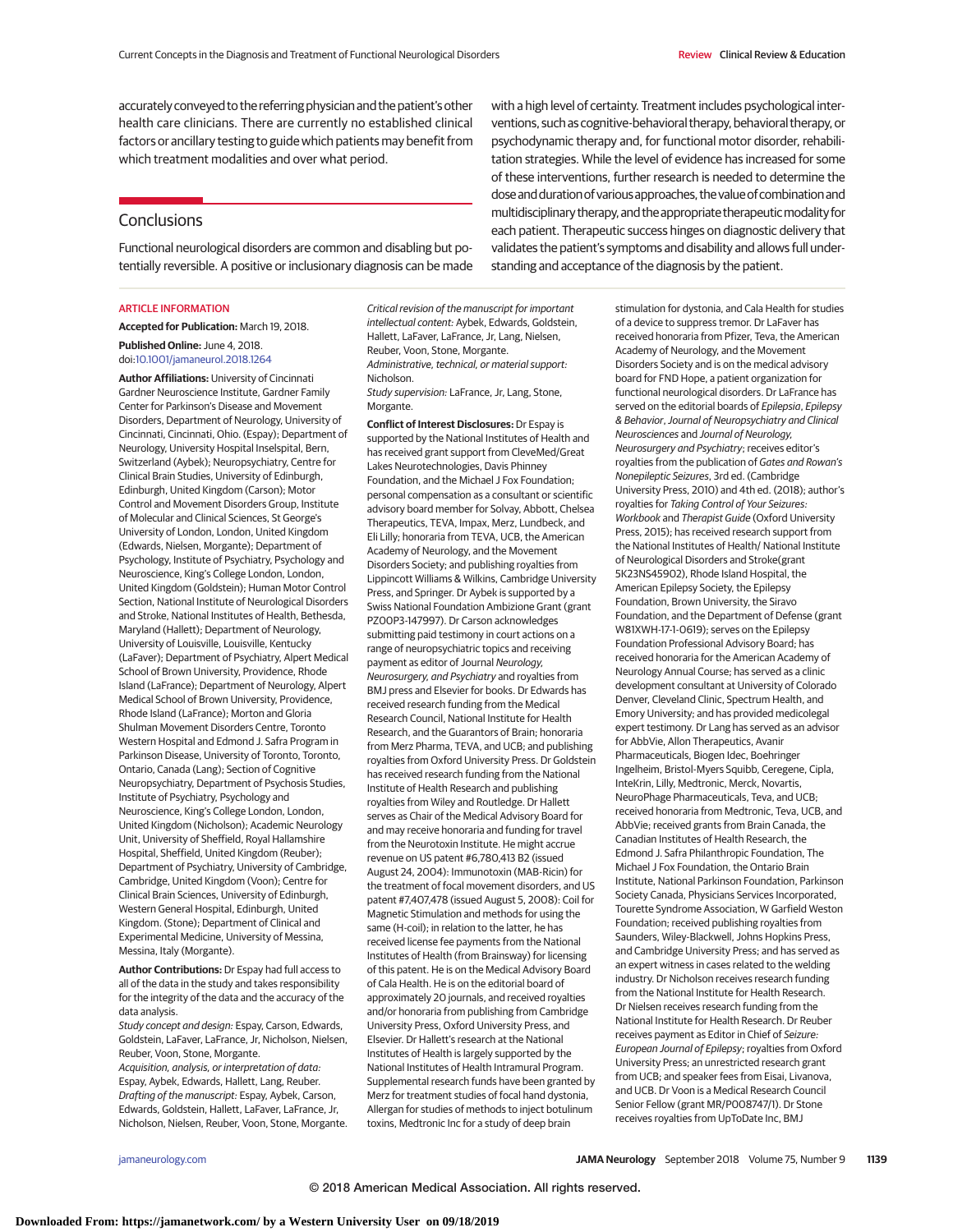Publications, and Elsevier, and acknowledges paid testimony in court in relation to functional neurologic disorders. He is supported by NHS Scotland Career Fellowship and runs the free website <https://www.neurosymptoms.org/> for patients with functional neurologic disorders. Dr Morgante has received honoraria as a Consultant and Advisory Board member from Medtronic, UCB, and Chiesi. She has received honoraria for speaking from UCB Pharma, Medtronic, Zambon, Chiesi, and Abbvie. She serves on the editorial boards of Movement Disorders Clinical Practice and Frontiers in Movement Disorders. She receives royalties from the publication of Disorders of Movement (Springer, 2016).

**Funding/Support:** This article presents independent research part-funded by the National Institute for Health Research, Maudsley Biomedical Research Centre at the South London, and Maudsley National Health Service Foundation Trust and King's College London.

**Role of the Funder/Sponsor:** The funders had no role in the design and conduct of the study; collection, management, analysis, and interpretation of the data; preparation, review, or approval of the manuscript; and decision to submit the manuscript for publication.

**Disclaimer:** The views expressed are those of the author and not necessarily those of the National Health Service, the National Institute of Health Research, or the Department of Health and Human Services.

### **REFERENCES**

**1**. Carson A, Lehn A. Epidemiology.[Handb Clin Neurol](https://www.ncbi.nlm.nih.gov/pubmed/27719864). [2016;139:47-60.](https://www.ncbi.nlm.nih.gov/pubmed/27719864)

**2**. Ding JM, Kanaan RA. Conversion disorder: A systematic review of current terminology. [Gen](https://www.ncbi.nlm.nih.gov/pubmed/28274339) [Hosp Psychiatry](https://www.ncbi.nlm.nih.gov/pubmed/28274339). 2017;45:51-55.

**3**. American Psychiatric Association. Diagnostic and Statistical Manual of Mental Disorders. 5th ed. Washington, DC: American Psychiatric Association; 2013.

**4**. Nicholson TR, Aybek S, Craig T, et al. Life events and escape in conversion disorder. [Psychol Med](https://www.ncbi.nlm.nih.gov/pubmed/27377290). [2016;46\(12\):2617-2626.](https://www.ncbi.nlm.nih.gov/pubmed/27377290)

**5**. Szaflarski JP, Ficker DM, Cahill WT, Privitera MD. Four-year incidence of psychogenic nonepileptic seizures in adults in hamilton county, OH. [Neurology](https://www.ncbi.nlm.nih.gov/pubmed/11094115). [2000;55\(10\):1561-1563.](https://www.ncbi.nlm.nih.gov/pubmed/11094115)

**6**. Binzer M, Andersen PM, Kullgren G. Clinical characteristics of patients with motor disability due to conversion disorder: a prospective control group study. [J Neurol Neurosurg Psychiatry](https://www.ncbi.nlm.nih.gov/pubmed/9221972). 1997;63(1): [83-88.](https://www.ncbi.nlm.nih.gov/pubmed/9221972)

**7**. Stone J, Carson A, Duncan R, et al. Who is referred to neurology clinics?—the diagnoses made in 3781 new patients. [Clin Neurol Neurosurg](https://www.ncbi.nlm.nih.gov/pubmed/20646830). 2010; [112\(9\):747-751.](https://www.ncbi.nlm.nih.gov/pubmed/20646830)

**8**. Cubo E, Hinson VK, Goetz CG, et al. Transcultural comparison of psychogenic movement disorders. Mov Disord[. 2005;20\(10\):1343-1345.](https://www.ncbi.nlm.nih.gov/pubmed/16001406)

**9**. Stone J, Smyth R, Carson A, et al. Systematic review of misdiagnosis of conversion symptoms and "hysteria". BMJ[. 2005;331\(7523\):989.](https://www.ncbi.nlm.nih.gov/pubmed/16223792)

**10**. Stone J, Carson A, Duncan R, et al. Symptoms 'unexplained by organic disease' in 1144 new neurology out-patients: how often does the

diagnosis change at follow-up? Brain[. 2009;132\(pt](https://www.ncbi.nlm.nih.gov/pubmed/19737842) [10\):2878-2888.](https://www.ncbi.nlm.nih.gov/pubmed/19737842)

**11**. Ludwig L, Pasman JA, Nicholson T, et al. Stressful life events and maltreatment in conversion (functional neurological) disorder: systematic review and meta-analysis of case-control studies. [Lancet Psychiatry](https://www.ncbi.nlm.nih.gov/pubmed/29526521). 2018;5(4): [307-320.](https://www.ncbi.nlm.nih.gov/pubmed/29526521)

**12**. Gasca-Salas C, Lang AE. Neurologic diagnostic criteria for functional neurologic disorders. [Handb](https://www.ncbi.nlm.nih.gov/pubmed/27719839) Clin Neurol[. 2016;139:193-212.](https://www.ncbi.nlm.nih.gov/pubmed/27719839)

**13**. Espay AJ, Lang AE. Phenotype-specific diagnosis of functional (psychogenic) movement disorders. [Curr Neurol Neurosci Rep](https://www.ncbi.nlm.nih.gov/pubmed/25900093). 2015;15(6):32.

**14**. Horn D, Galli S, Berney A, Vingerhoets F, Aybek S. Testing head rotation and flexion is useful in functional limb weakness. Mov Disord Clin Pract (Hoboken). 2017;4:597-602.

**15**. McWhirter L, Stone J, Sandercock P, Whiteley W. Hoover's sign for the diagnosis of functional weakness: a prospective unblinded cohort study in patients with suspected stroke. [J Psychosom Res](https://www.ncbi.nlm.nih.gov/pubmed/22118379). [2011;71\(6\):384-386.](https://www.ncbi.nlm.nih.gov/pubmed/22118379)

**16**. Daum C, Aybek S. Validity of the "drift without pronation" sign in conversion disorder. [BMC Neurol](https://www.ncbi.nlm.nih.gov/pubmed/23548051). [2013;13:31.](https://www.ncbi.nlm.nih.gov/pubmed/23548051)

**17**. Jankovic J. Diagnosis and treatment of psychogenic parkinsonism.[J Neurol Neurosurg](https://www.ncbi.nlm.nih.gov/pubmed/21933950) Psychiatry[. 2011;82\(12\):1300-1303.](https://www.ncbi.nlm.nih.gov/pubmed/21933950)

**18**. Ganos C, Edwards MJ, Bhatia KP. The phenomenology of functional (psychogenic) dystonia. Mov Disord Clin Pract (Hoboken). 2014;1  $(1) \cdot 36 - 44$ 

**19**. Kaski D, Bronstein AM, Edwards MJ, Stone J. Cranial functional (psychogenic) movement disorders. Lancet Neurol[. 2015;14\(12\):1196-1205.](https://www.ncbi.nlm.nih.gov/pubmed/26581970)

**20**. Fasano A, Valadas A, Bhatia KP, et al. Psychogenic facial movement disorders: clinical features and associated conditions. [Mov Disord](https://www.ncbi.nlm.nih.gov/pubmed/23033125). [2012;27\(12\):1544-1551.](https://www.ncbi.nlm.nih.gov/pubmed/23033125)

**21**. Stone J, Vermeulen M. Functional sensory symptoms. Handb Clin Neurol[. 2016;139:271-281.](https://www.ncbi.nlm.nih.gov/pubmed/27719847)

**22**. Dattilo M, Biousse V, Bruce BB, Newman NJ. Functional and simulated visual loss. [Handb Clin](https://www.ncbi.nlm.nih.gov/pubmed/27719853) Neurol[. 2016;139:329-341.](https://www.ncbi.nlm.nih.gov/pubmed/27719853)

**23**. Dieterich M, Staab JP. Functional dizziness: from phobic postural vertigo and chronic subjective dizziness to persistent postural-perceptual dizziness. Curr Opin Neurol[. 2017;30\(1\):107-113.](https://www.ncbi.nlm.nih.gov/pubmed/28002123)

**24**. Baik JS, Lang AE. Gait abnormalities in psychogenic movement disorders. [Mov Disord](https://www.ncbi.nlm.nih.gov/pubmed/17216648). [2007;22\(3\):395-399.](https://www.ncbi.nlm.nih.gov/pubmed/17216648)

**25**. Skidmore F, Anderson K, Fram D, Weiner W. Psychogenic camptocormia. [Mov Disord](https://www.ncbi.nlm.nih.gov/pubmed/17712851). 2007;22 [\(13\):1974-1975.](https://www.ncbi.nlm.nih.gov/pubmed/17712851)

**26**. Laub HN, Dwivedi AK, Revilla FJ, Duker AP, Pecina-Jacob C, Espay AJ. Diagnostic performance of the "huffing and puffing" sign in psychogenic (functional) movement disorders. [Mov Disord Clin](https://www.ncbi.nlm.nih.gov/pubmed/25961068) Pract[. 2015;2\(1\):29-32.](https://www.ncbi.nlm.nih.gov/pubmed/25961068)

**27**. Erro R, Edwards MJ, Bhatia KP, Esposito M, Farmer SF, Cordivari C. Psychogenic axial myoclonus: clinical features and long-term outcome. [Parkinsonism Relat Disord](https://www.ncbi.nlm.nih.gov/pubmed/24661468). 2014;20(6): [596-599.](https://www.ncbi.nlm.nih.gov/pubmed/24661468)

**28**. Duffy JR. Functional speech disorders: clinical manifestations, diagnosis, and management. Handb Clin Neurol[. 2016;139:379-388.](https://www.ncbi.nlm.nih.gov/pubmed/27719858)

**29**. Blad H, Lamberts RJ, van Dijk GJ, Thijs RD. Tilt-induced vasovagal syncope and psychogenic pseudosyncope: Overlapping clinical entities. Neurology[. 2015;85\(23\):2006-2010.](https://www.ncbi.nlm.nih.gov/pubmed/26561288)

**30**. Reuber M, Howlett S, Khan A, Grünewald RA. Non-epileptic seizures and other functional neurological symptoms: predisposing, precipitating, and perpetuating factors. Psychosomatics[. 2007;48\(3\):230-238.](https://www.ncbi.nlm.nih.gov/pubmed/17478592)

**31**. Reuber M, Kurthen M. Consciousness in non-epileptic attack disorder. [Behav Neurol](https://www.ncbi.nlm.nih.gov/pubmed/21447903). 2011; [24\(1\):95-106.](https://www.ncbi.nlm.nih.gov/pubmed/21447903)

**32**. Syed TU, LaFrance WC Jr, Kahriman ES, et al. Can semiology predict psychogenic nonepileptic seizures? a prospective study. [Ann Neurol](https://www.ncbi.nlm.nih.gov/pubmed/21437930). 2011;69 [\(6\):997-1004.](https://www.ncbi.nlm.nih.gov/pubmed/21437930)

**33**. Reuber M, Pukrop R, Mitchell AJ, Bauer J, Elger CE. Clinical significance of recurrent psychogenic nonepileptic seizure status. [J Neurol](https://www.ncbi.nlm.nih.gov/pubmed/14648153). [2003;250\(11\):1355-1362.](https://www.ncbi.nlm.nih.gov/pubmed/14648153)

**34**. LaFrance WCB Jr, Baker GA, Duncan R, Goldstein LH, Reuber M. Minimum requirements for the diagnosis of psychogenic nonepileptic seizures: a staged approach: a report from the International League Against Epilepsy Nonepileptic Seizures Task Force. Epilepsia[. 2013;54\(11\):](https://www.ncbi.nlm.nih.gov/pubmed/24111933) [2005-2018.](https://www.ncbi.nlm.nih.gov/pubmed/24111933)

**35**. Gupta A, Lang AE. Psychogenic movement disorders. Curr Opin Neurol[. 2009;22\(4\):430-436.](https://www.ncbi.nlm.nih.gov/pubmed/19542886)

**36**. Morgante F, Edwards MJ, Espay AJ, Fasano A, Mir P, Martino D; DISMOV-SIN Study Group on Psychogenic Movement Disorders. Diagnostic agreement in patients with psychogenic movement disorders. Mov Disord[. 2012;27\(4\):548-552.](https://www.ncbi.nlm.nih.gov/pubmed/22488862)

**37**. Briquet P. Traité Clinique et Thérapeutique de L'hysterie. Paris, France: J B Ballière; 1859.

**38**. Breurer JE, Freud S. Studien über Hysterie. Leipzig, Germany: Franz Deuticke, 1895.

**39**. Carson A, Ludwig L, Welch K. Psychologic theories in functional neurologic disorders. [Handb](https://www.ncbi.nlm.nih.gov/pubmed/27719831) Clin Neurol[. 2016;139:105-120.](https://www.ncbi.nlm.nih.gov/pubmed/27719831)

**40**. Bowman ES, Markand ON. Psychodynamics and psychiatric diagnoses of pseudoseizure subjects. Am J Psychiatry[. 1996;153\(1\):57-63.](https://www.ncbi.nlm.nih.gov/pubmed/8540592)

**41**. Stone J, Carson A, Aditya H, et al. The role of physical injury in motor and sensory conversion symptoms: a systematic and narrative review. J Psychosom Res[. 2009;66\(5\):383-390.](https://www.ncbi.nlm.nih.gov/pubmed/19379954)

**42**. Edwards MJ, Adams RA, Brown H, Pareés I, Friston KJ. A Bayesian account of 'hysteria'. [Brain](https://www.ncbi.nlm.nih.gov/pubmed/22641838). [2012;135\(pt 11\):3495-3512.](https://www.ncbi.nlm.nih.gov/pubmed/22641838)

**43**. Macerollo A, Chen JC, Pareés I, Kassavetis P, Kilner JM, Edwards MJ. Sensory attenuation assessed by sensory evoked potentials in functional movement disorders. PLoS One[. 2015;10\(6\):](https://www.ncbi.nlm.nih.gov/pubmed/26091500) [e0129507.](https://www.ncbi.nlm.nih.gov/pubmed/26091500)

**44**. Pareés I, Saifee TA, Kassavetis P, et al. Believing is perceiving: mismatch between self-report and actigraphy in psychogenic tremor. Brain[. 2012;135\(pt](https://www.ncbi.nlm.nih.gov/pubmed/22075068) [1\):117-123.](https://www.ncbi.nlm.nih.gov/pubmed/22075068)

**45**. Nielsen G, Buszewicz M, Stevenson F, et al. Randomised feasibility study of physiotherapy for patients with functional motor symptoms. [J Neurol](https://www.ncbi.nlm.nih.gov/pubmed/27694498) Neurosurg Psychiatry[. 2017;88\(6\):484-490.](https://www.ncbi.nlm.nih.gov/pubmed/27694498)